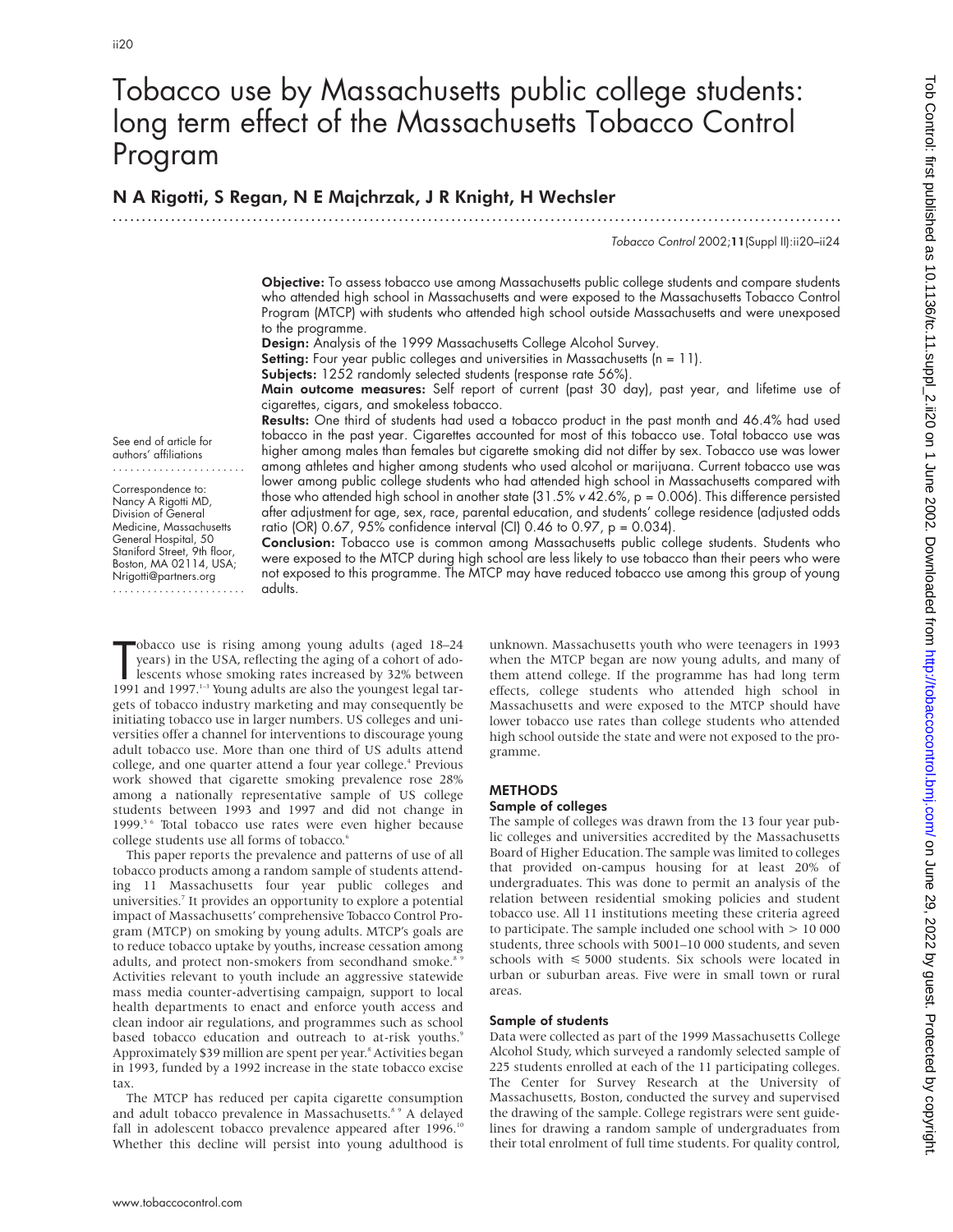|                   | All<br>$n = 1248$ | Male<br>$n = 511$ | Female<br>$n = 737$ | p Value | White<br>$n = 1063$ | <b>Black</b><br>$n = 34$ | Asian<br>$n = 34$ | Hispanic<br>$n = 62$ | p Valuet |
|-------------------|-------------------|-------------------|---------------------|---------|---------------------|--------------------------|-------------------|----------------------|----------|
| Total tobacco     |                   |                   |                     |         |                     |                          |                   |                      |          |
| Current use       | 33.2              | 37.6              | 30.1                | 0.006   | 34.7                | 14.7                     | 15.1              | 29.0                 | 0.009    |
| Past year use     | 46.4              | 53.3              | 41.6                | < 0.001 | 49.0                | 26.5                     | 21.2              | 32.3                 | < 0.001  |
| Lifetime use      | 64.5              | 68.8              | 61.5                | 0.009   | 67.0                | 38.2                     | 36.4              | 56.5                 | < 0.001  |
| Cigarettes        |                   |                   |                     |         |                     |                          |                   |                      |          |
| Current use       | 29.3              | 29.0              | 29.4                | 0.872   | 30.9                | 8.8                      | 14.7              | 25.8                 | 0.005    |
| Past year use     | 38.7              | 37.2              | 39.7                | 0.366   | 40.9                | 17.7                     | 20.6              | 27.4                 | 0.001    |
| Lifetime use      | 56.2              | 52.3              | 58.9                | 0.021   | 58.6                | 29.4                     | 29.4              | 51.6                 | < 0.001  |
| Cigars            |                   |                   |                     |         |                     |                          |                   |                      |          |
| Current use       | 6.0               | 10.9              | 2.6                 | < 0.001 | 6.2                 | 5.9                      | $\Omega$          | 3.3                  | 0.486    |
| Past year use     | 19.4              | 33.2              | 9.8                 | < 0.001 | 20.8                | 8.8                      | 2.9               | 9.8                  | 0.002    |
| Lifetime use      | 35.3              | 56.7              | 20.5                | < 0.001 | 37.5                | 11.8                     | 20.6              | 21.3                 | < 0.001  |
| Smokeless tobacco |                   |                   |                     |         |                     |                          |                   |                      |          |
| Current use       | 2.6               | 6.4               | $\circ$             |         | 2.8                 | $\mathbf{O}$             | $\mathbf{O}$      | 1.6                  | 0.412    |
| Past year use     | 5.7               | 12.5              | 1.0                 | < 0.001 | 6.2                 | $\mathbf 0$              | 3.0               | 3.2                  | 0.452    |
| Lifetime use      | 15.6              | 30.8              | 5.2                 | < 0.001 | 16.6                | $\mathbf{O}$             | 6.1               | 11.3                 | 0.007    |

 $†$ p Values for  $χ²$  or Fisher's exact test.

demographic characteristics of students in each sample were compared with the known distribution of these factors in that school's enrolment data. If the distributions were dissimilar, a statistician contacted the school to review the sampling procedure and, if necessary, supervise a redrawing of the sample.

Three separate mailings were sent: a questionnaire with a cover letter, a reminder postcard, and a second questionnaire. Questionnaires were mailed to 2475 students during the first two weeks of April 1999. A reminder postcard was mailed four days later. A second survey was mailed to non-responders during the first two weeks of May 1999. A total of 230 surveys were undeliverable because of incorrect or missing student addresses; 1256 questionnaires were returned (56% response rate). Four questionnaires were excluded from analysis because the source school could not be identified. Response rates varied between 49–65% among the 11 colleges. The correlation between individual schools' enrolment and response rate was  $-0.24$  (p = 0.46).

#### **Questionnaire**

The questionnaire, an abbreviated version of that used in the 1999 Harvard School of Public Health's College Alcohol Study,<sup>6</sup> was anonymous but included an individual school code number. Demographic factors assessed were age, sex, race, year in school, marital status, and highest level of parental education attained (a proxy for socioeconomic status). To assess tobacco use, respondents were asked if they had smoked a cigarette or cigar or used smokeless tobacco. Response options were "never used", "used, but not in the past 12 months", "used, but not in the past 30 days", or "used in the past 30 days." Students were asked about their place of residence and whether it was designated as smokefree. Other questions asked about current marijuana and alcohol use, and grade point average. One item assessed the importance a student placed on participation in eight activities (academic work, athletics, arts, fraternity or sorority life, parties, religion, community service, political activism). Response categories were collapsed for analysis (very important or important *v* somewhat or not at all important).

#### Data analysis

For each tobacco product, students who reported any use were considered to be lifetime users. Past year users were those who reported having used the product in the past year. Current users were students who used the product in the past 30 days. Total tobacco use included any use of cigarettes, cigars, or smokeless tobacco.

Univariate analyses identified student characteristics associated with current cigarette smoking and total tobacco use. Factors that were significantly associated with these outcomes in the univariate analysis ( $p < 0.05$ ) were included in multiple logistic regression models. Models were built for two outcomes—current cigarette smoking and current total tobacco use. All multivariate models adjusted for sex, ethnicity, year in school, marital status, and highest parental educational attainment. SUDAAN software was used to adjust for the clustering of students within schools in the sample design and for the variability among schools in the sampling fraction. Adjusted odds ratios with 95% confidence limits are reported.

To examine the effect of prior exposure to the Massachusetts Tobacco Control Program (MTCP), tobacco use rates were compared between students who attended high school in Massachusetts and those who attended high school outside the state. This analysis was limited to respondents who were aged 17–23 in 1999. These individuals were exposed to the MTCP as adolescents because they were aged 11–17 when the MTCP started in 1993. Multivariate analysis using SUDAAN was used to adjust the relation for age, sex, race, and parental educational attainment, and student's college residence.

# RESULTS

## Characteristics of the sample

Fifty nine per cent of the 1252 respondents were female; 88% of respondents were white, 5% were Hispanic, 3% were African American, and 3% were Asian. Eighty eight per cent of respondents were 18–24 years old; 23% were freshmen, 25% were sophomores, 25% were juniors, 21% were seniors, and 7% were fifth year or postgraduate students. Ninety five per cent were unmarried. Forty seven per cent of respondents had one or more parent with a college degree. Half of the sample lived in college housing, while 30% lived with a parent or relative, and 9% lived with a spouse or significant other. Fewer than 1% of students lived in a fraternity or sorority. Eighty three per cent of respondents had attended high school (grades 9–12) in Massachusetts. Of 613 students who lived in college housing, 27% reported that their housing was designated as smokefree.

## Prevalence of tobacco use

One third of respondents had used a tobacco product in the past month, nearly half used tobacco in the past year, and nearly two thirds had ever used tobacco (table 1). Cigarettes accounted for most of the tobacco use. Over half of college students had smoked a cigarette, 39% had done so in the past year, and 29% were current (past 30 day) cigarette smokers.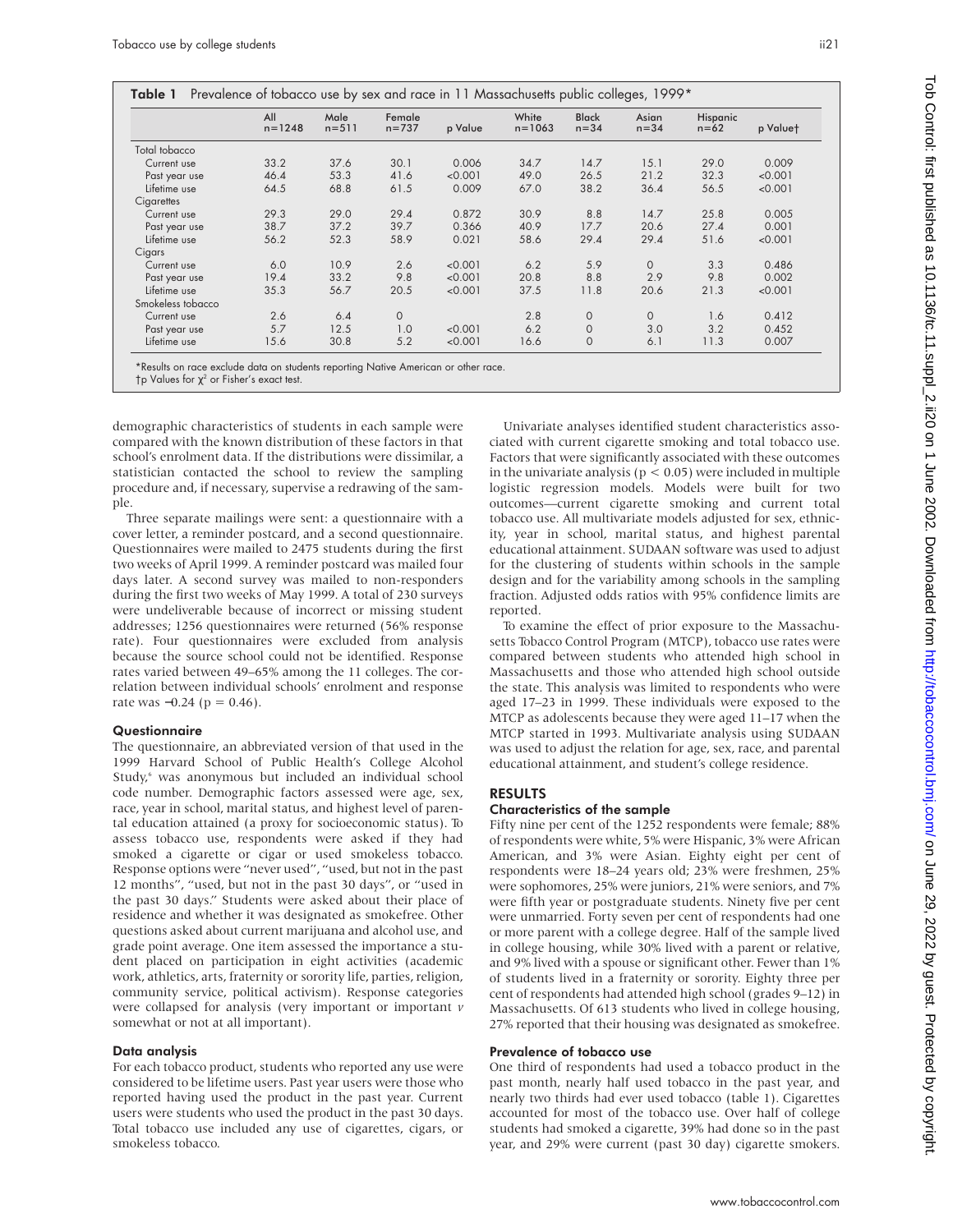|                            |              | Total tobacco use | Cigarette use |              |               |         |
|----------------------------|--------------|-------------------|---------------|--------------|---------------|---------|
|                            | <b>AOR</b>   | 95% CI            | p Value       | <b>AOR</b>   | 95% CI        | p Value |
| Sex                        |              |                   |               |              |               |         |
| Male                       | $\mathbf{1}$ |                   |               | 1            |               |         |
| Female                     | 0.59         | 0.38, to 0.92     | 0.02          | 1.19         | 0.73 to 1.94  | 0.44    |
| Race                       |              |                   |               |              |               |         |
| White                      | $\mathbf{1}$ |                   |               | $\mathbf{1}$ |               |         |
| African American           | 0.38         | 0.78 to 1.90      | 0.21          | 0.13         | 0.02 to 0.94  | 0.04    |
| Asian                      | 0.73         | 0.20 to 2.71      | 0.60          | 1.16         | 0.30 to 4.60  | 0.81    |
| Hispanic                   | 1.39         | 0.55 to 3.48      | 0.44          | 1.32         | 0.50 to 3.45  | 0.54    |
| Year in school             |              |                   |               |              |               |         |
| Freshman                   | $\mathbf{1}$ |                   |               | $\mathbf{1}$ |               |         |
| Sophomore                  | 1.28         | 0.65 to 2.51      | 0.43          | 1.29         | 0.63 to 2.63  | 0.45    |
| Junior                     | 1.41         | 0.74 to 2.71      | 0.27          | 1.15         | 0.58 to 2.29  | 0.66    |
| Senior                     | 1.21         | 0.60 to 2.43      | 0.56          | 1.08         | 0.51 to 2.26  | 0.83    |
| Marital status             |              |                   |               |              |               |         |
| Single                     | $\mathbf{1}$ |                   |               | $\mathbf{1}$ |               |         |
| Married                    | 0.92         | 0.29 to 2.90      | 0.87          | 1.19         | 0.37 to 3.85  | 0.74    |
| Parental education         |              |                   |               |              |               |         |
| Any college graduate       | 1.34         | 0.85 to 2.13      | 0.19          | 1.49         | 0.93 to 2.40  | 0.09    |
| No college graduate        | $\mathbf{1}$ |                   |               | $\mathbf{1}$ |               |         |
| Place of residence         |              |                   |               |              |               |         |
| College housing            | 1.20         | 0.72 to 2.01      | 0.45          | 0.88         | 0.51 to 1.54  | 0.64    |
| With parents               | $\mathbf{1}$ |                   |               | $\mathbf{1}$ |               |         |
| Other off campus           | 1.06         | $0.53$ to $2.11$  | 0.86          | 1.07         | 0.53 to 2.19  | 0.83    |
| Other tobacco use          |              |                   |               |              |               |         |
| Cigars                     | <b>NA</b>    |                   |               | 6.22         | 2.34 to 16.56 | < 0.01  |
| Smokeless                  | <b>NA</b>    |                   |               | 3.98         | 1.40 to 11.34 | 0.01    |
| Other substance use        |              |                   |               |              |               |         |
| Marijuana use              | 4.83         | 2.90 to 8.03      | < 0.01        | 5.12         | 3.09 to 8.50  | < 0.01  |
| Binge drinking*            | 3.19         | 1.89 to 5.40      | < 0.01        | 3.62         | 2.07 to 6.36  | < 0.01  |
| Education                  |              |                   |               |              |               |         |
| GPA (>B average)           | 1.23         | 0.77 to 1.97      | 0.35          | 1.03         | 0.62 to 1.69  | 0.91    |
| Participation is important |              |                   |               |              |               |         |
| <b>Athletics</b>           | 0.36         | 0.21 to 0.63      | < 0.01        | 0.28         | 0.15 to 0.50  | < 0.01  |
| Academics                  | 1.71         | 0.60 to 4.82      | 0.28          | 1.57         | 0.47 to 5.21  | 0.43    |
| Religion                   | 1.10         | 0.66 to 1.82      | 0.69          | 0.93         | 0.54 to 1.60  | 0.77    |
| Parties                    | 1.29         | 0.78 to 2.13      | 0.28          | 1.23         | 0.74.2.06     | 0.39    |

AOR, adjusted odds ratio; 95% CI, 95% confidence interval; GPA, grade point average.

\*Binge drinking for males was defined as reporting >5 drinks on one or more occasions in the past two weeks; for females the limit was >4 drinks.

Cigar smoking accounted for the largest share of non-cigarette tobacco use. Over one third of college students had ever smoked a cigar, including more than half of males and one fifth of females (table 1). Nearly one in five college students had smoked a cigar in the past year, and 6% had smoked a cigar in the past month. Smokeless tobacco use was much less prevalent than cigarette or cigar smoking. Most current tobacco users used only one tobacco product; 14% of current tobacco users used more than one product.

Total tobacco use was higher among males than females (table 1). The sex difference was attributable to a higher prevalence of cigar and smokeless tobacco use among males. There was no sex difference in cigarette smoking rates. The prevalence of current, past year, and lifetime total tobacco use and cigarette smoking were significantly lower among African Americans, Asians, and Hispanics than among whites (table 1). Tobacco use rates did not differ significantly by grade in school. Among students living in college housing, current total tobacco use did not differ between students in smokefree housing and those in housing without this designation (35.0%  $v$  35.8%,  $p = 0.85$ ).

#### Correlates of tobacco use

Table 2 displays the factors independently associated with current use of any tobacco product and of cigarettes. Total tobacco use was significantly ( $p < 0.05$ ) higher among males, binge drinkers, and marijuana users. It was lower among students who rated participation in athletics as important to them. Total tobacco use was not related to race after adjustment for parental educational attainment, a marker of socioeconomic status. In contrast, cigarette smoking was related to race, with less smoking by African Americans than by whites. Cigarette smoking did not differ by sex but, like total tobacco use, was higher among binge drinkers and marijuana users and lower among students who valued participation in athletics.

#### Exposure to MTCP

Of the 1060 students in the Massachusetts public college sample who were under the age of 24 years in 1999, 85% had attended senior high school in the state. Compared to students who attended high school out of state, students who attended high school in Massachusetts were more likely to be female (61% *v* 49%, p = 0.004) and white (91% *v* 85%, p = 0.010), and less likely to have parents who were college graduates (48% *v* 65%,  $p < 0.0001$ ). They were more likely to live with parents (33%  $\nu$  9%,  $p < 0.0001$ ) and less likely to live in university housing (53% *v* 74%, p < 0.0001).

Public college students who had attended high school in Massachusetts had lower tobacco use rates than students who had attended high school outside the state (table 3). The 39% lower rate of current total tobacco use by students from Massachusetts high schools (unadjusted adds ratio (OR) 0.61, 95% confidence interval (CI) 0.43 to 0.87) remained significant after adjustment for demographic factors (age, sex, race, parental educational attainment) and students' college residence (adjusted OR 0.67, 95% CI 0.46 to 0.97, p = 0.03). The lower rate of current cigarette smoking among students from Massachusetts high schools (unadjusted OR 0.62, 95% CI 0.44 to 0.87,  $p < 0.01$ ) also persisted after adjustment for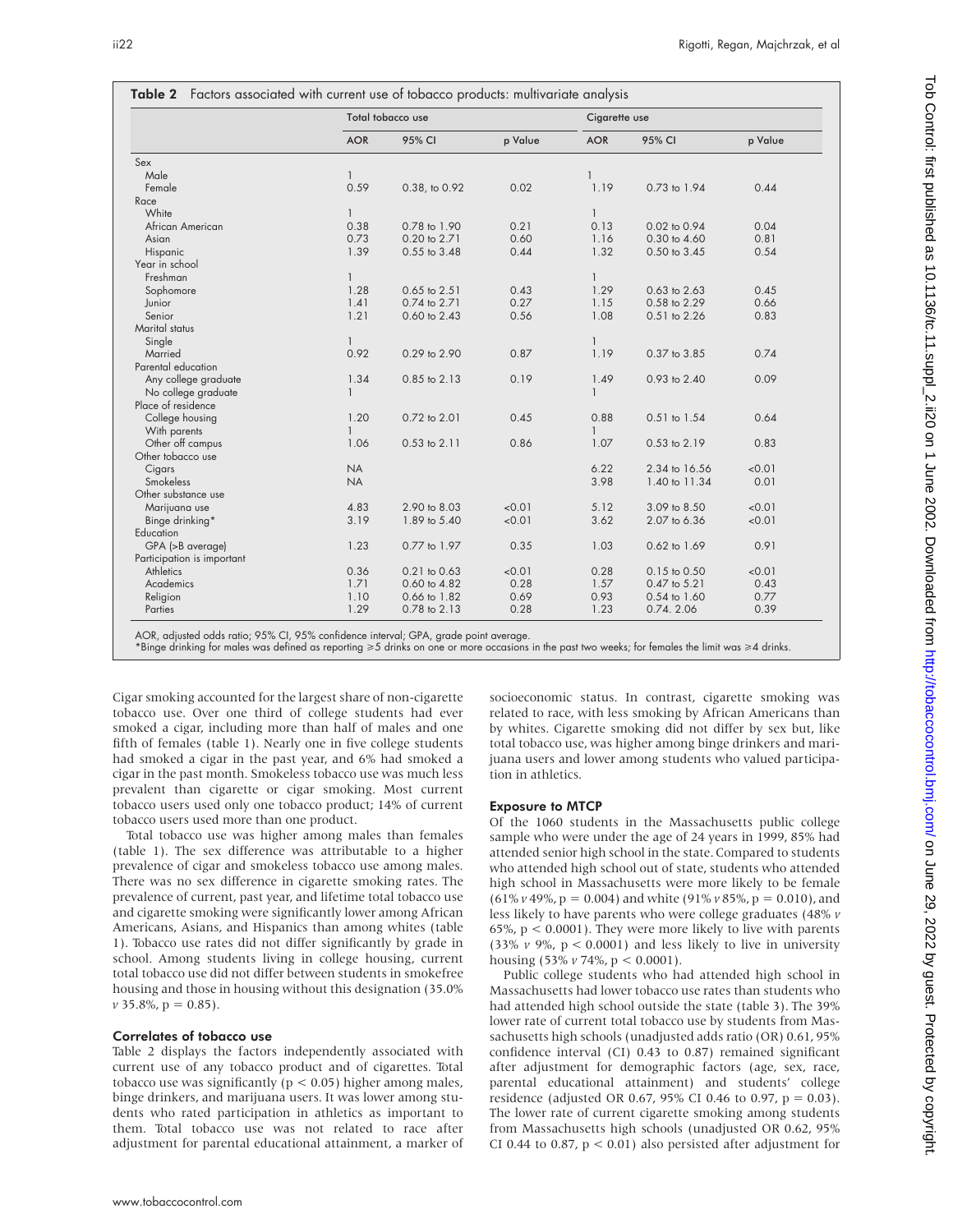|                   | All<br>$n = 1060$ | Massachusetts high<br>school $n = 898$ | Out-of-state high<br>school $n = 162$ | p Value |  |
|-------------------|-------------------|----------------------------------------|---------------------------------------|---------|--|
| Total tobacco use |                   |                                        |                                       |         |  |
| Current use       | 33.2              | 31.5                                   | 42.6                                  | 0.006   |  |
| Past year use     | 46.6              | 45.4                                   | 53.8                                  | 0.050   |  |
| Cigarettes        |                   |                                        |                                       |         |  |
| Current use       | 29.2              | 27.5                                   | 38.3                                  | 0.006   |  |
| Past year use     | 39.0              | 37.5                                   | 46.9                                  | 0.024   |  |
| Cigars            |                   |                                        |                                       |         |  |
| Current use       | 6.2               | 6.3                                    | 5.6                                   | 0.732   |  |
| Past year use     | 19.7              | 18.6                                   | 25.9                                  | 0.030   |  |
| Smokeless tobacco |                   |                                        |                                       |         |  |
| Current use       | 2.8               | 2.5                                    | 4.9                                   | 0.079   |  |
| Past year use     | 6.0               | 5.6                                    | 8.0                                   | 0.225   |  |

demographic factors (adjusted OR 0.68, 95% CI 0.48 to 0.98,  $p = 0.04$ ), but not after adjustment for students' residence (adjusted OR 0.74, 95% CI 0.51 to 1.06,  $p = 0.10$ ).

Because nearly all students who lived with parents had attended high school in state, we repeated the analyses, excluding students who lived with parents. Among students who did not live with parents ( $n = 707$ ), those who attended high school in Massachusetts had a lower rate of current total tobacco use  $(34.9\% v 46.9\%, p = 0.009)$  and current cigarette use (29.6% *v* 42.0%, p = 0.005) than students who attended high school outside Massachusetts. For both end points, the effects remained significant after controlling for age, sex, race, parental educational attainment, and student's college residence (total tobacco use: adjusted OR 0.66, 95% CI 0.45 to 0.96,  $p = 0.03$ ; current cigarette smoking: adjusted OR 0.58, 95% CI 0.40 to 0.87, p < 0.01).

### **DISCUSSION**

This work demonstrates that Massachusetts public college students use tobacco products at substantial rates. Current, past year, and lifetime tobacco use rates in this Massachusetts public college sample are similar to those reported for the same year (1999) by students in a nationally representative sample of 119 US public and private colleges.<sup>6</sup> The pattern of tobacco use in Massachusetts is also similar to the national sample. In both samples, total tobacco use rates were higher in males than females because of males' higher use of non-cigarette tobacco products, but there was no sex gap in cigarette smoking rates. The lower prevalence of tobacco use among non-whites as compared to whites reported in the national sample is also present in the Massachusetts sample. However, in Massachusetts only the lower rate of cigarette smoking among African Americans remains significant in multivariate models. As in the national sample, tobacco use was higher among users of other substances (alcohol and marijuana) and lower among students who valued participation in athletics.

Massachusetts has had a comprehensive tobacco control programme that aims to reduce youth tobacco use since 1993.<sup>8</sup> 9 The college students in this study were adolescents (aged 11–17) in 1993 at the start of the MTCP. Those who lived in Massachusetts during these years were exposed to the MTCP, while those who lived outside Massachusetts were not exposed to a similar programme (California was the only other state with a comparable tobacco programme during those years). Living in Massachusetts during high school, a marker of exposure to the MTCP, was associated with a lower prevalence of tobacco use among Massachusetts public college students.

This finding suggests that the program may have had a long term effect on smoking prevalence among young adults. It is

consistent with recent Massachusetts school survey data that show a drop in adolescent tobacco use between 1996 and 1999.<sup>10</sup> However, our finding should be interpreted with caution. Students who attended high school in Massachusetts differ from students who attended high school out-of-state in ways that could potentially confound the relation with tobacco use. The lower rate of tobacco use by students from Massachusetts high schools persisted after adjustment for age, race, sex, socioeconomic status, and student's place of residence, which strengthens the case for attributing the difference in tobacco use to exposure to the MTCP. However, there are likely to be other differences between students who come to Massachusetts public colleges from in-state as opposed to out-of-state. It is possible that unmeasured factors may confound the relation we observed between tobacco use and state of residence during high school.

A smokefree policy for colleges has been advocated to discourage tobacco use and reinforce the message that non-smoking is the norm.11 12 In the national sample of college students, there was less tobacco use among students living in smokefree residences.<sup>11</sup> This was not observed in Massachusetts public college students in the current study. A possible explanation is the limited variability in Massachusetts public colleges' smoking policies. All colleges in the sample restrict smoking in indoor public areas and designate some dormitory rooms as non-smoking, although only two schools prohibit smoking in all living quarters (NA Rigotti, unpublished data).

The results of this study must be viewed within the context of its limitations. Because the survey response rate was 56%, non-response bias is possible. The national College Alcohol Study, which developed the method for the current survey, found no correlation between response rate at a college and smoking rate.<sup>6</sup> Two other procedures to test for non-response bias in the larger national College Alcohol Survey sample found no evidence of this bias.<sup>6</sup> The two procedures could not be conducted in the current study because of the small number of colleges but do suggest that the chance of non-response bias is small. Another limitation is that self report was our measure of tobacco use. Biochemical measures have established the validity of relying on self reported smoking status in national surveys.13 14 Under reporting of smoking status is probably even less likely in this survey, which focused on alcohol rather than tobacco.

This study suggests that MTCP, which targets adolescents, may have had a long term effect on college students who were exposed to the programme as adolescents. This is important because college students represent the largest single group of young adults aged 18–24 years, a group in whom tobacco use rates have risen.13 Young adults are also the youngest age group that tobacco manufacturers can legally target for marketing efforts. The college years are a crucial period in the